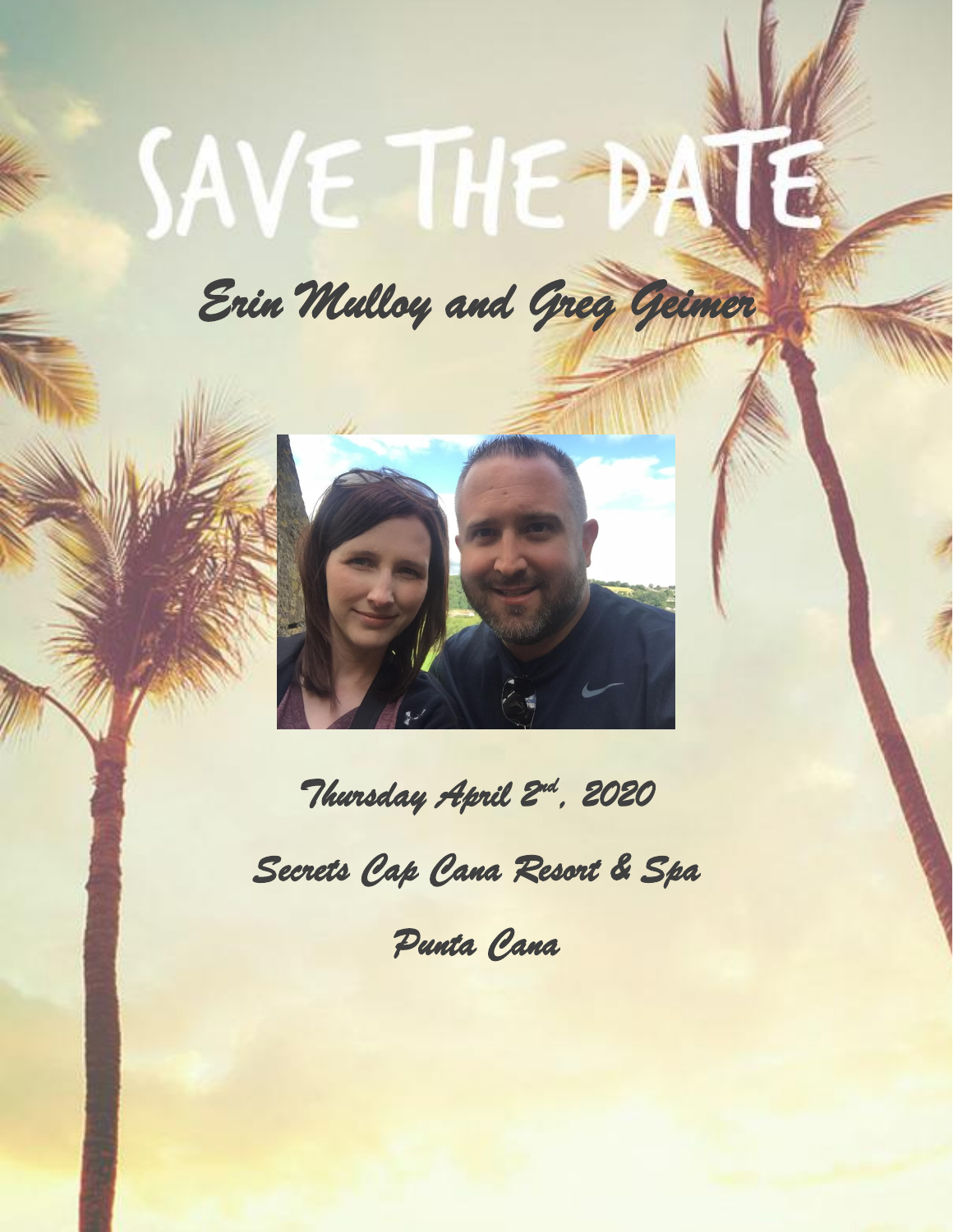## Please join us for our destination wedding!

#### **\*\*\*\*\*\*\*\*\* To join us simply fill out this secured link: \*\*\*\*\*\*\*\*\*\***

\*RESERVATION LINK:<https://www.beachbumvacation.com/reservation/>

\_\_\_\_\_\_\_\_\_\_\_\_\_\_\_\_\_\_\_\_\_\_\_\_\_\_\_\_\_\_\_\_\_\_\_\_\_\_\_\_\_\_\_\_\_\_\_\_\_\_\_\_\_\_\_\_\_\_\_\_\_\_\_\_\_\_\_\_\_\_\_\_\_\_\_\_\_\_\_\_\_\_\_\_\_\_\_\_\_\_\_\_\_\_\_\_\_\_\_\_\_\_\_\_\_\_\_\_\_\_\_\_\_\_\_\_\_\_\_\_\_\_\_\_\_\_

**Our wedding travel concierge is Beach Bum Nikki**



Phone: 1-877-943-8282 Ext. 31 Email: [nikki@beachbumvacation.com](mailto:nikki@beachbumvacation.com) **For a faster response time, please email Nikki**

**Bookings must be made via our online form a[t www.beachbumvacation.com/reservation](http://www.beachbumvacation.com/reservation) to ensure accuracy. Reservations cannot be made via phone.**

Early booking is encouraged!

Erin and Greg would like to encourage all their guests to book with Beach Bum Vacation. You must book your room directly with Beach Bum Nikki to ensure that you will be included on the guest list, all your travel arrangements are taken care of and you'll be included in all events for the wedding.

Space is limited & rates are subject to change so please make sure to reserve your room early! This resort will likely sell out for your travel dates.

Please inquire with Nikki for an updated quote based on your travel preferences (length of stay, room type, number of guests per room, etc.).

**Secrets Cap Cana is an adults only resort; children are not permitted to stay at this resort.**

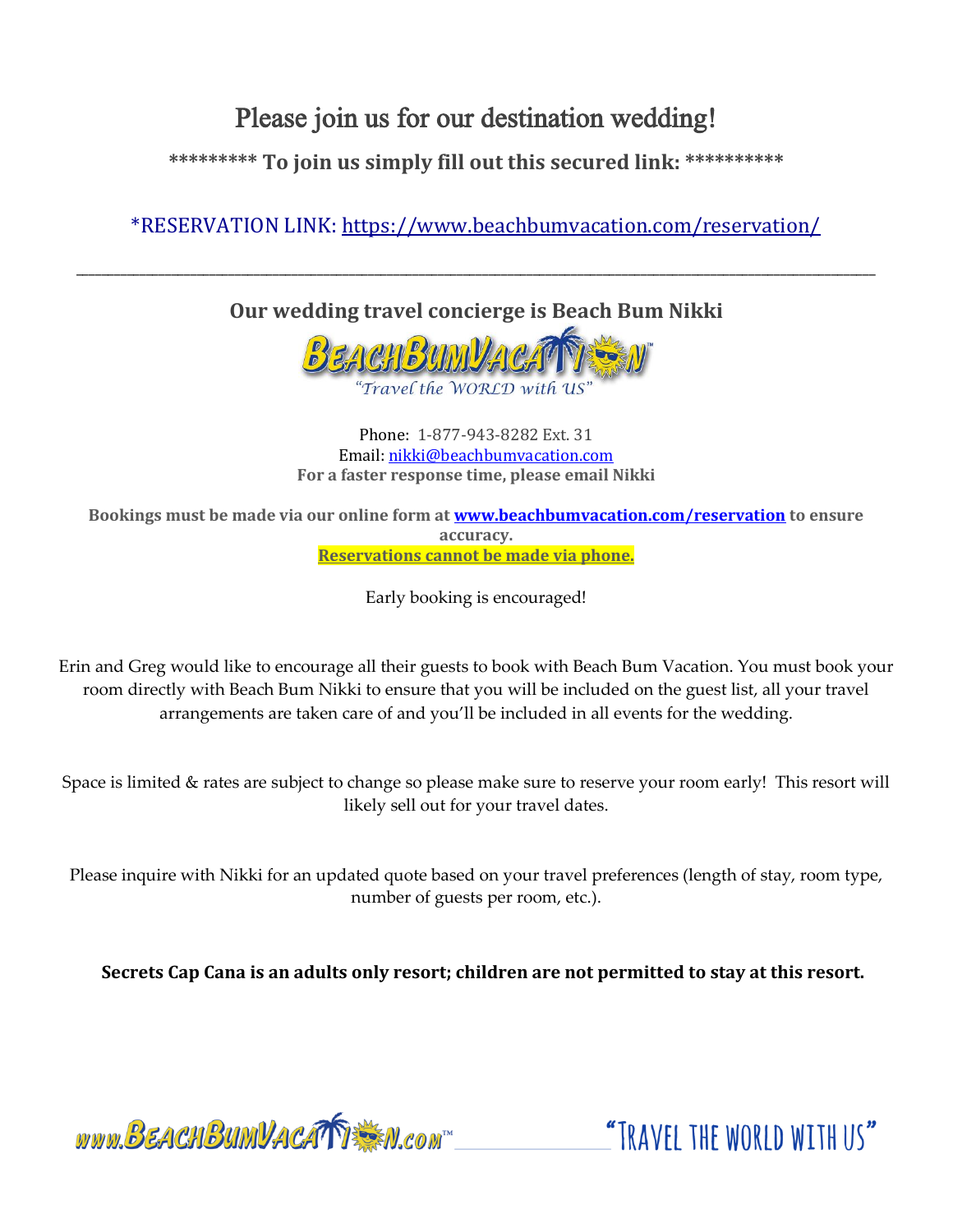#### **WHAT'S INCLUDED?**

Accommodations as selected Taxes & gratuities All meals and snacks Unlimited alcoholic & non-alcoholic beverages In-room mini-bar with beer, water, soft drinks (re-stocked once a day) 24 hour room service Daily and nightly activity program Non-motorized watersports Live music & shows Fitness center

\*Please fill in the Reservation Form at [www.beachbumvacation.com/reservation](http://www.beachbumvacation.com/reservation) with information as it appears on your passport to secure your room and celebrate with Erin and Greg!

#### **\*\*\* Process of Booking** \*\*\*

❖ Determine your travel dates & who you'll be sharing a room with then click on the secure Reservation Link and fill in your information: \*RESERVATION link:<https://www.beachbumvacation.com/reservation/>

- \$150 per person deposit is due at time of booking. Deposit is non-refundable unless insurance is purchased.
- ❖ If you have frequent flyer miles or airline credit vouchers Nikki is NOT able to book your flight. You must do so on your own.
- ❖ Determine if you want travel protection. It's highly recommended! Insurance rates below are based on your total vacation package value per person.
	- ❖ TRAVEL INSURANCE:

Optional Cancel for Any Reason Travel Insurance is currently available for \$109 - \$169 per person.

• TRAVEL INSURANCE: The break down is based on the TOTAL cost per person (airfare & room)

| <b>Package Cost Per Person</b> | <b>Insurance Cost Per Person</b> |
|--------------------------------|----------------------------------|
| \$0 to \$1499 per adult        | \$109 per adult                  |
| \$1500 to \$3999 per adult     | \$149 per adult                  |
| \$4000 and up per adult        | \$169 per adult                  |



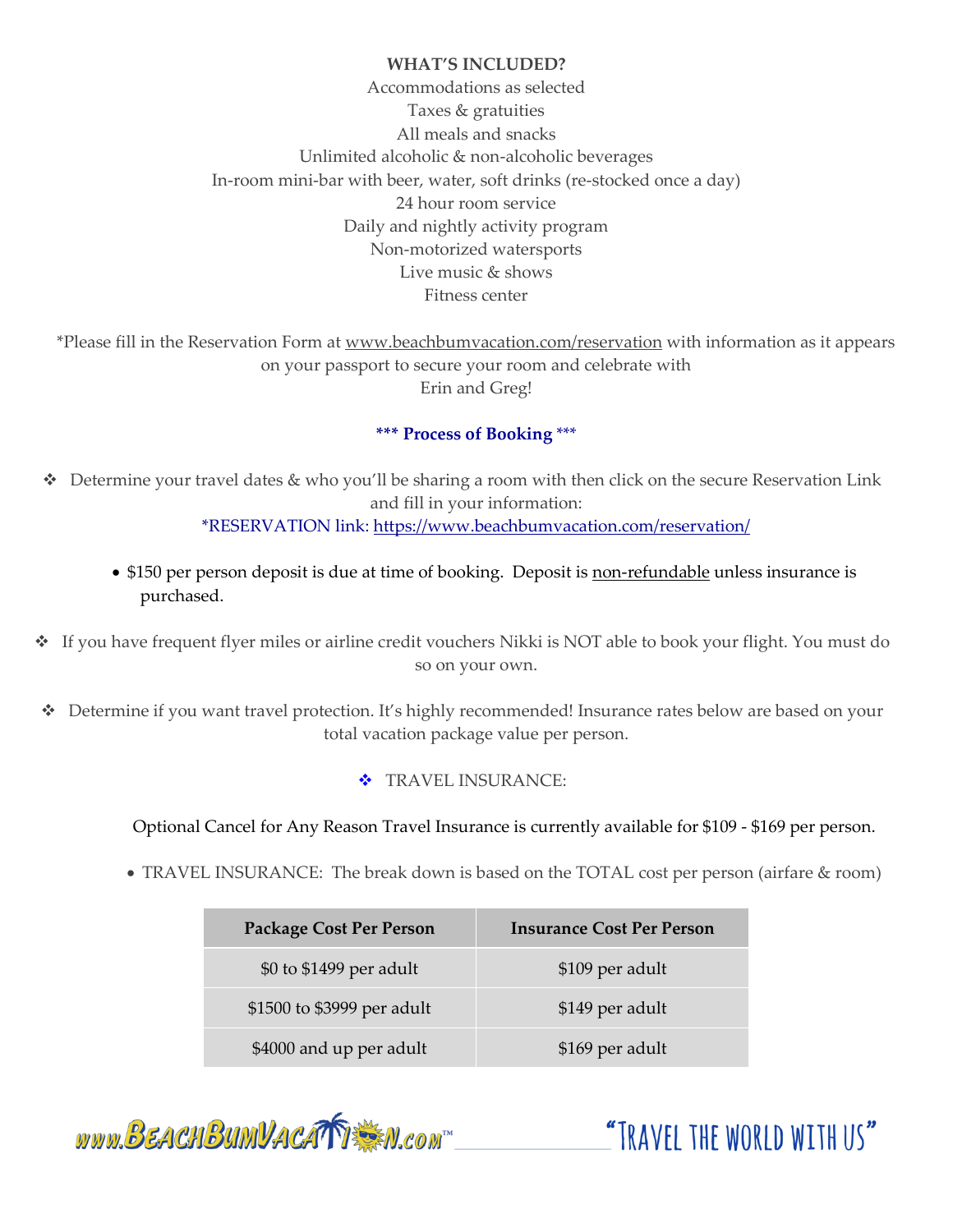#### **DOWN PAYMENT OPTIONS**

1) Room Only: It's just \$150 per person to book just the room.

2) Room with insurance: It's just \$150 per person + the cost of insurance

3) Room and flights without insurance: It's \$150 per person + total airfare cost.

4) Room and flights with insurance: It's just \$150 per person + the cost of insurance. Insurance covers the cost of your flights so you can make payments on flights as well.

Once you place your reservation and your payment has been applied you will receive a confirmation invoice/itinerary for your trip!

# **\*\*\* Important Travel & Booking Information \*\*\***

When should I book? As soon as possible for the best flight schedules and perks for being a part of Erin and Greg's wedding group!

Who should I ask for when making my reservation? All reservations must be made directly through Nikki at Beach Bum Vacation. [www.beachbumvacation.com/reservation](http://www.beachbumvacation.com/reservation)

**Payment policy: In order to guarantee your room the full payment must be received 45 days prior to your travel.** Beach Bum Vacation's insurance policy will cover your airfare 100% if booked through Beach Bum Vacation. Airfare booked separately is not covered.

> Visa, MasterCard, American Express and Discover are accepted. Note: Returned checks subject to \$30.00 fee.

What travel documents will I need? You will need a valid passport in order to travel to Punta Cana, no exceptions. It can't expire for six months after your travel date back home.

You will need to indicate on the form if you accept or decline TRIP INSURANCE.

PLEASE NOTE: Insurance CANNOT be added after payment is made. Insurance is due at the time of making the reservation along with the down payment.

This plan protects against cancelation penalties if the trip is canceled for any reason prior to departure. It also covers up to \$100 per person for trip interruption, up to \$800 per person for

www.BEACHBUMVACATTEN.com

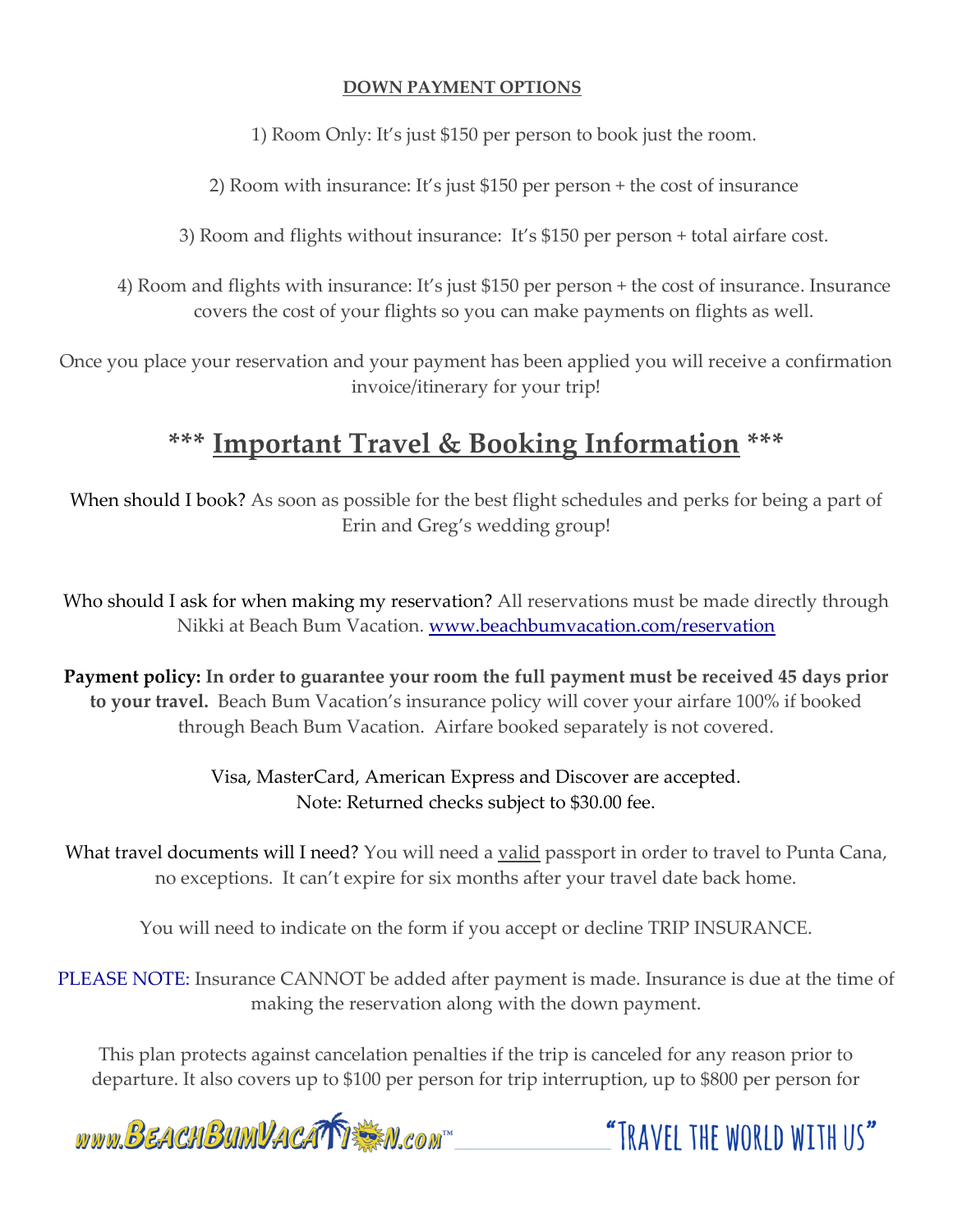baggage loss, and up to \$5,000 per person for medical expenses. I strongly encourage you to purchase travel protection.

Special Needs: Please specify if anyone in your party meets any of the following criteria: (1) holds frequent flyer miles (2) is hearing or vision impaired (3) has dietary restrictions (4) needs a wheelchair (5) is diabetic (6) is highly allergic.

Your travel documents will be mailed to you after your final payment is made. Please advise Nikki immediately if you have an updated mailing address as a \$25 fee will be assessed for any paper or electronic documents which must be re-issued after they have been mailed.

#### **Frequently Asked Questions:**

-Currency: USDs are accepted in Punta Cana so there is no need to exchange your currency.

-Clothing: some restaurants require men to wear long pants, shirt with collar & closed toe shoes.

-Airport: you must arrive at the airport two hours prior to flight departure time.

-Weather: Punta Cana is warm in April so be ready for sun & fun. It can feel cool occasionally in the evening though, so consider packing a light jacket, wrap or sweater. Be sure to pack sunscreen & drink plenty of water!

-Passport: go to your local post office and request passport forms, instructions will be provided. It takes approximately 4-6 weeks for processing. Cost is approximately \$135. You must have a valid passport booklet, not a passport card. Please ensure that your passport is not going to expire within 6 months of your return travel date.

-Frequent Flyer: in the event you would like to use your frequent flyer miles you will need to contact the airline directly but make sure you email **[nikki@beachbumvacation.com](mailto:nikki@beachbumvacation.com)** your flight itinerary so she may arrange for your airport transportation to & from the resort.

-Not Included: Phone calls, gift shop purchases, spa treatments, tours/excursions & motorized water sports are not included.

#### **You can check out all the resort details here:**

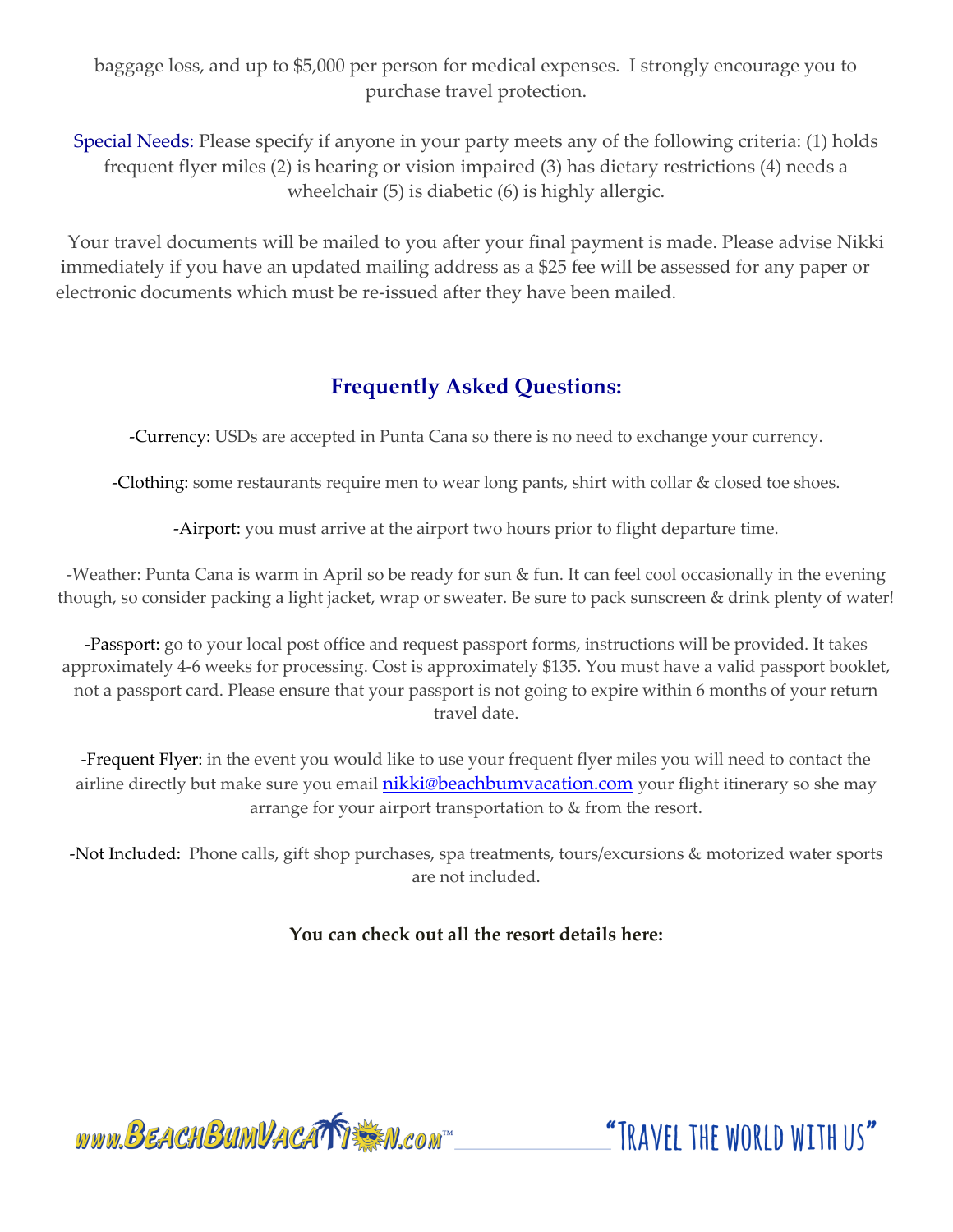

Distance from hotel to town, 30 minutes. Distance from hotel to Punta Cana International Airport (PUJ), 8.63 miles (14 kms).

At Secrets Cap Cana, just 20 minutes from Punta Cana International Airport, guests will enjoy 457 suites adorned with sophisticated Caribbean furnishings, striking marble bathrooms and a furnished balcony or terrace with stunning views of the ocean or lush surroundings. Eight restaurants, four of which are a la carte, will offer gourmet fare from a variety of cuisines while six bars and lounges pour unlimited top-shelf spirits.

A stay at Secrets Cap Cana means guests can explore the unique pleasures of Cap Cana - a protected harbor marina, a renowned fishery, thrilling excursions, and Punta Espada golf course, designed by

golf legend Jack Nicklaus. A world-class Secrets Spa by Pevonia offering a bevy of treatments, an expansive infinity pool, daily activities and nightly entertainment, the opportunity to spend a night out at a neighboring resort with the Sip, Savor & See Dining Experience, along with free Wi-Fi and international calling to the US, Canada and local landlines with Unlimited Connectivity will enable

guests to enjoy their stay, their way.

Hotel Amenities

• Accommodations (453) • Accommodations for Physically Challenged Guests • Activities • Activities Desk• Aerobic Classes• Aerobics (aqua)• Ballroom• Banquet Room• Bar (swim-up)• Barber Shop• Bars (6)• Beach (onsite)• Beauty Salon• Billiards (2)• Boat Rentals (\$)• Breakfast Room• Business Center• Business Services• Car Rental Desk• Coffee Shop• Concierge• Concierge Desk• Conference Room• Cooking (classes)• Currency Exchange• Disco/Nightclub• Dive Center• Doctor (on call) (\$)• Dry Cleaning Services (\$)• Elevators (11)• Entertainment (daily)• Exercise Classes• Facilities for Physically Challenged Guests• Fitness Center• Float Mats• Front Desk (24 hour)• Game Room• Gift Shop• Golf (nearby) (\$)• Hospitality Desk• Ice Machines• Juice Bar•

www.BEACHBUMVACATTE M.com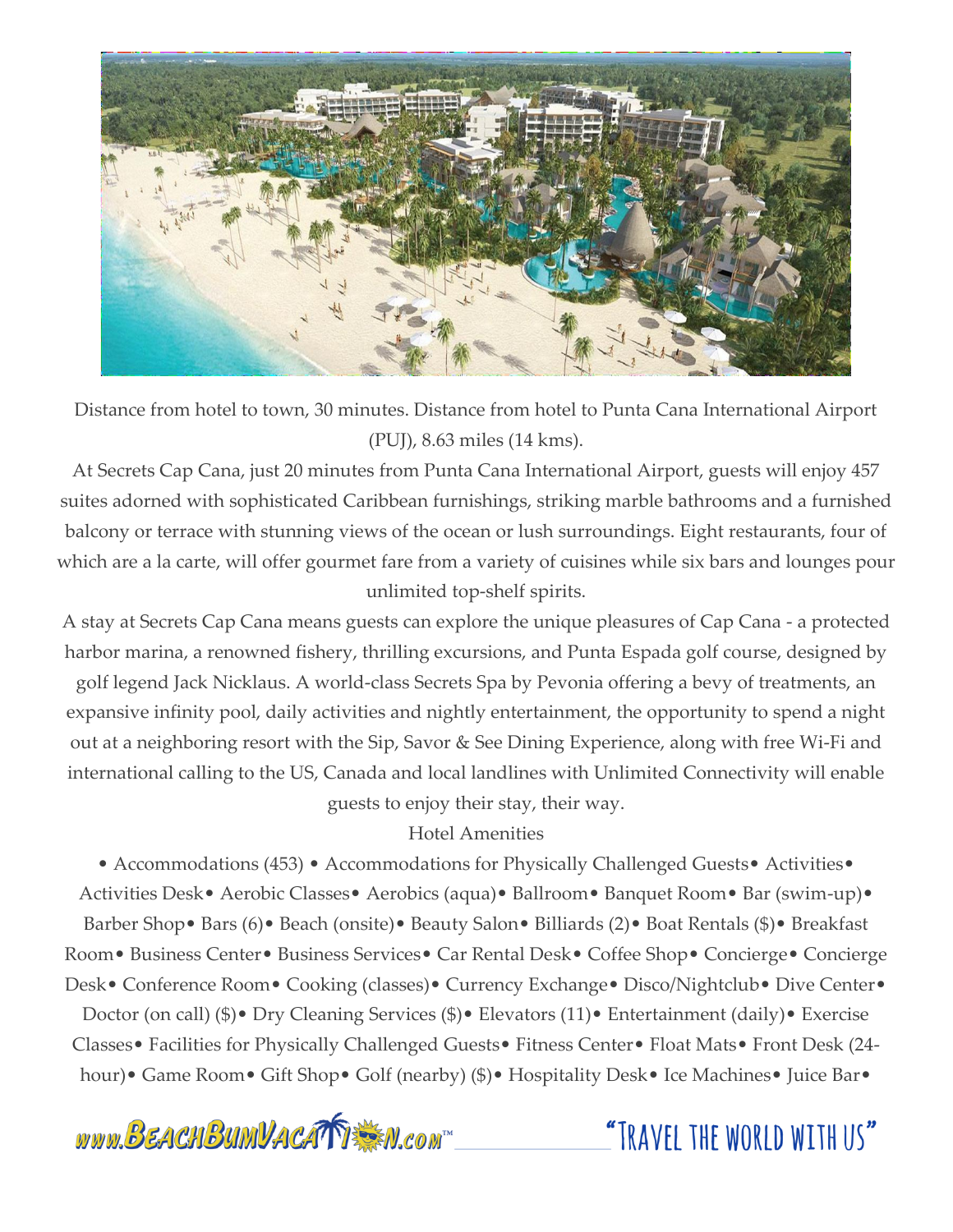Laundry Service• Lounge• Medical Services• Meeting Room• Multilingual Staff• Newsstand (\$)• Parking• Parking (valet)• Ping Pong (2)• Pool (outdoor) (2)• Poolside Beverage Service• Poolside Meal Service• Restaurants (6)• Safe Deposit Boxes (in room)• Sauna• Security (24-hour)• Shoe Shine• Snack Bar• Solarium• Spa• Sundries Shop• Taxi Stand• Tour Desk• Tours & Excursions \$ (\$)• Towels (beach)• Towels (pool) (3)• Umbrellas (beach/pool)• Volleyball (beach)• Watersports (motorized) (\$)• Watersports (non-motorized)• Wedding Coordinator• Wedding Site• Internet Access (wireless)• Unlimited Connectivity Massage• 1 spa and 18 cabins

(\$) Denotes a fee may be charged. Please note: Some hotel amenities listed above may have an

additional fee associated with them.

Accommodation Categories and Descriptions

• Check-in-time: 3:00 pm Check-out-time: 12:00 pm

Early check-in and late checkout on request, and subject to availability.

• No children allowed at this hotel, guest must be 18 years old or older.

Maximum Occupancy:

• Junior Suite Tropical View - 3 adults. • Junior Suite Partial Ocean View - 3 adults.• Junior Suite Ocean View - 3 adults.• Junior Suite Swim Out - 3 adults.• Preferred Club Junior Suite Tropical View - 3 adults.• Preferred Club Junior Suite Ocean View - 3 adults.• Preferred Club Junior Suite Swim Out - 3 adults.• Preferred Club Bungalow Suite Ocean View - 2 adults.• Preferred Club Bungalow Suite Swim Out Ocean View - 2 adults.• Preferred Club Bungalow Master Suite Ocean View - 2 adults.• Preferred Club Master Suite Ocean View - 2 adults.• Preferred Club Master Suite Swim Out Ocean View - 2 adults.• Preferred Club Bungalow Presidential Suite Ocean View - 2 adults.• Preferred Club Presidential Suite Ocean Front - 2 adults.

**Junior Suite Tropical View**, formerly named the Deluxe Junior Suite, In addition to amenities, the Junior Suite Tropical View also features views of the lush tropical gardens, a king or two double beds, modern Caribbean-style decor.

**Junior Suite Partial Ocean View**, the Junior Suite Partial Ocean View offers stunning partial ocean views, one king or two queen beds, a full bathroom with two rain showers, water closet, double vanities, a private furnished balcony or terrace with soaking tub

**Junior Suite Ocean View**, the Junior Suite Ocean View offers stunning ocean views, one king or two queen beds, a full bathroom with two rain showers, water closet, double vanities, and a private furnished balcony or terrace with soaking tub.

**Junior Suite Swim Out**, the Junior Suite Swim Out offers pool and tropical garden views, one king or two queen beds, full bathroom with two rain showers, water closet, double vanities, and a private furnished terrace with direct swim- out access.

www.BEACHBUMVACATTEN.com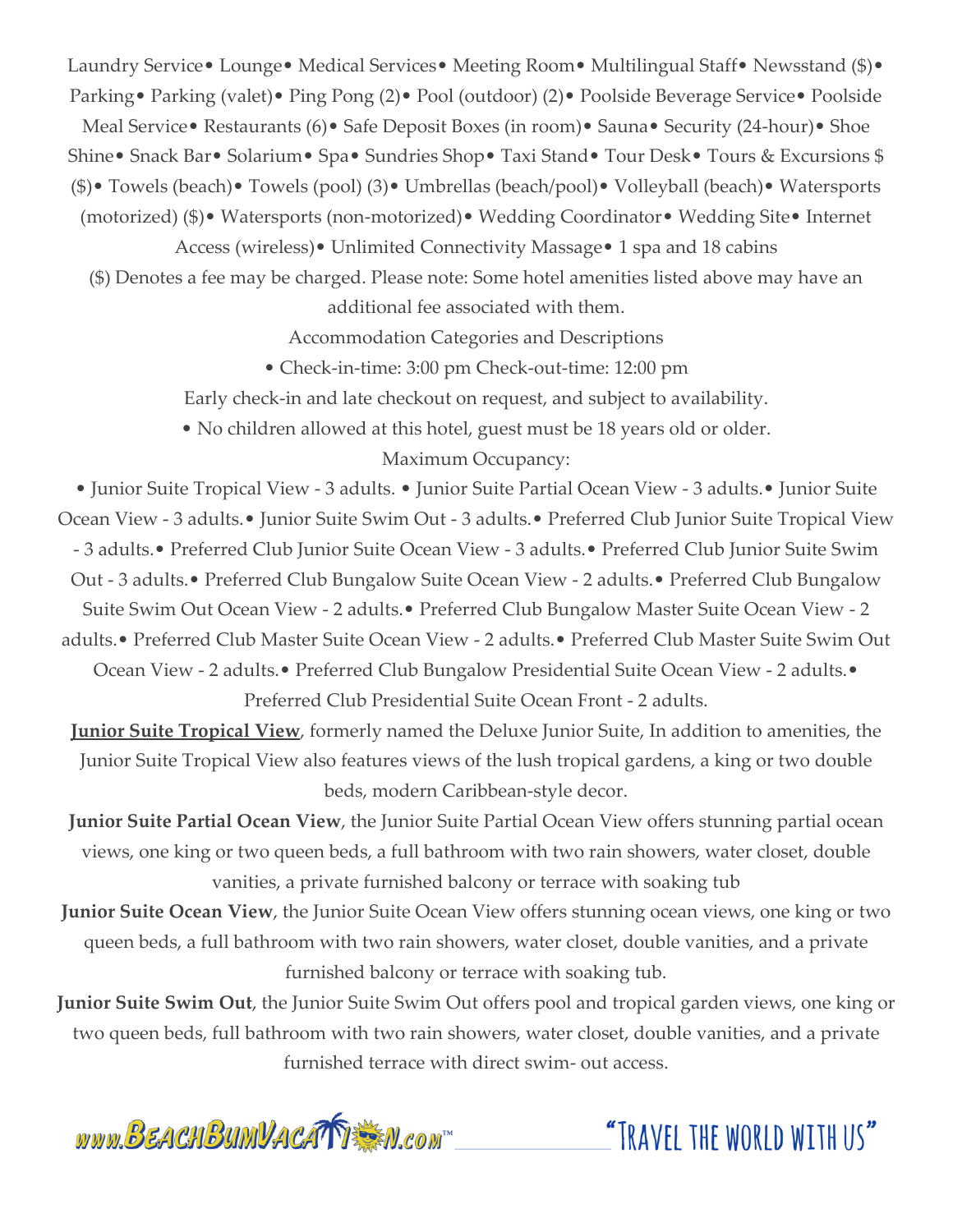**Preferred Club Junior Suite Tropical View**, the Preferred Club Junior Suite Tropical View offers stunning tropical views, one king or two queen beds, a full bathroom with two rain showers, water closet, double vanities, and a private furnished balcony or terrace with soaking tub. Plus additional Preferred Club amenities and services.

**Preferred Club Junior Suite Swim Out**, the Preferred Club Junior Suite Swim-Out offers pool and partial ocean views, one king-size bed or two queen beds, full bathroom with two rain showers, water closet, double vanities, and a private furnished terrace with direct swim-out access. Plus, additional Preferred Club amenities and services.

**Preferred Club Junior Suite Ocean View**, the Preferred Club Junior Suite Ocean View offers breathtaking ocean views, one king-size bed or two queen beds, full bathroom with two rain showers, water closet, double vanities and a private furnished balcony or terrace with soaking tub. Plus, additional Preferred Club amenities and services.

**Preferred Club Bungalow Suite Ocean View**, the Preferred Club Bungalow Suite Ocean View offers a luxury Caribbean casita style with breathtaking ocean views, one king-size bed, full bathroom with two rain showers, water closet, double vanities and a private furnished balcony or terrace with soaking tub. Plus, additional Preferred Club amenities and services.

**Preferred Club Bungalow Suite Swim Out Ocean View,** the Preferred Club Bungalow Suite Ocean View offers a luxury Caribbean casita style with breathtaking ocean views, one king-size bed, full bathroom with two rain showers, water closet, double vanities and a private furnished balcony or terrace with direct swim-out access. Plus, additional Preferred Club amenities and services.

**Preferred Club Bungalow Master Suite Ocean View**, the Preferred Club Bungalow Master Suite Ocean View offers a luxury Caribbean casita style with breathtaking ocean views, one king-size bed, full bathroom with Jacuzzi for two, two rain showers, water closet and double vanities, and a private furnished balcony with Jacuzzi. Plus, additional Preferred Club amenities and services.

**Preferred Club Master Suite Ocean View**, the Preferred Club Master Suite Ocean View offers breathtaking oceanfront views, one king-size bed, walk-in closet, full bathroom with Jacuzzi for two, two rain showers, water closet, double vanities, spacious living room, and a private furnished balcony with Jacuzzi. Plus, additional Preferred Club amenities and services.

**Preferred Club Master Suite Swim Out Ocean View**, the Preferred Club Master Suite Swim Out Ocean View offers breathtaking oceanfront views, one king-size bed, walk- in closet, full bathroom with Jacuzzi for two, two rain showers, water closet, double vanities, spacious living room, and a private furnished balcony with direct swim-out access. Plus, additional Preferred Club amenities and services.

www.BEACHBUMVACATTEN.com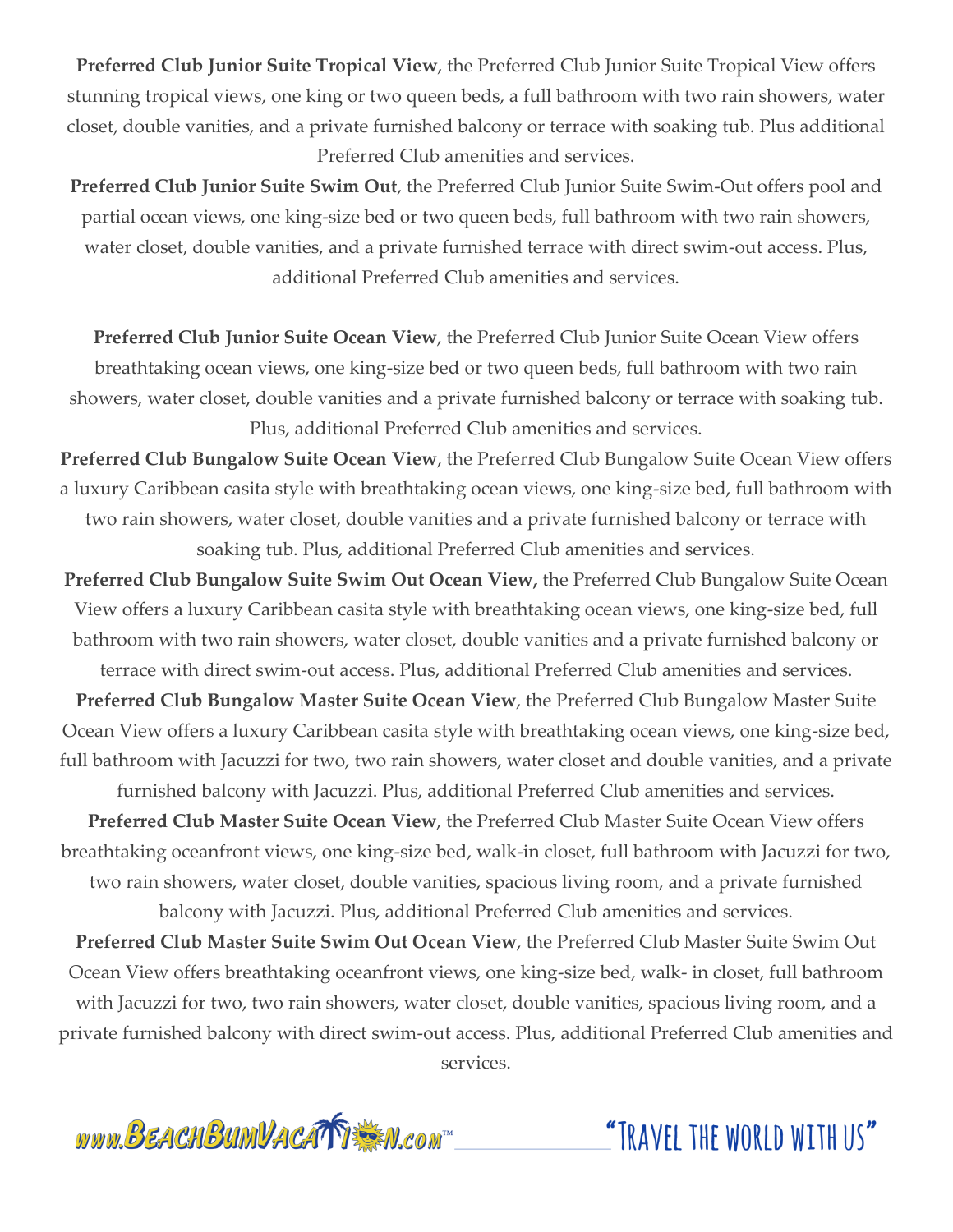**Preferred Club Bungalow Presidential Suite Ocean View**, the Preferred Club Bungalow Presidential Ocean View offers breathtaking oceanfront views, one king-size bed, walk-in closet, full bathroom with Jacuzzi, two rain showers, water closet, double vanities, spacious living, separate dining area and a private furnished balcony with direct swim-out access. Plus, Preferred Club amenities and services.

**Preferred Club Presidential Suite Ocean Front**, the Presidential Suite offers spectacular oceanfront views, separate bedroom with one king-size bed, desk, full bathroom with Jacuzzi for two, separate shower, water closet and double vanities, spacious living room with sofa and two 48" flat screen satellite televisions, separate dining area, a bar, kitchenette with refrigerator refreshed daily and two oceanfront balconies or terraces one with a Jacuzzi. Plus, additional Preferred Club amenities and services.

All accommodations include: mini-bar, maid service (daily), non-smoking accommodations, DVD player, radio, air conditioning, room service (24-hour), alarm clock, safe (in accommodation), balcony, safety deposit box, ceiling fan, shower (private), coffee/tea maker, smoke detector, data port, soundproof, desk, telephone, hairdryer, television (remote controlled, satellite), housekeeping (daily), turndown service (nightly), internet access (wireless), voicemail, iron, wake-up calls, ironing board,

CD player, bathrobes: (2) and accommodations (ADA compliant): (9). Shower 2 rain showers Specific bedding and/or special requests are fulfilled based on availability and cannot always be

#### guaranteed.

#### **Food and Beverage Outlets**

- Barracuda, Pool and beach bar offering signature cocktails. Open 9:00am-6:00pm
- Manatees, Relax with a refreshing cocktail at this swim-up pool bar. 10:00am-5:00pm
- Rendezvous, Lobby bar featuring chic furniture for lounging with a refreshing cocktail. Open 10:00am-01:00am
- Show Time, sip your favorite cocktail while enjoying the night time entertainment. Open 6:30pm-10:30pm
	- Sugar Reef, Beach bar serving your favorite tropical cocktails. Open 5:00pm-11:00pm
- Market Cafe, A buffet-style restaurant serving a variety of local and international cuisine. Breakfast 7:00am-11:00am; Lunch 12:30 pm-3:30pm; Dinner 6:00pm -10:45pm
- Seaside Grill, A la carte grilled specialties poolside. Breakfast and Lunch served for Preferred Club guests only. Dinner 6:00 pm-10:45pm
- Desires Music Lounge, Contemporary music lounge featuring flat screen televisions, dance floor and a DJ. Open 10:00pm- 1:00am
- Bordeaux, A menu serving a variety of gourmet a la carte French specialties. Dinner 6:00pm-10:45

pm

www.BEACHBUMVACATTE M.com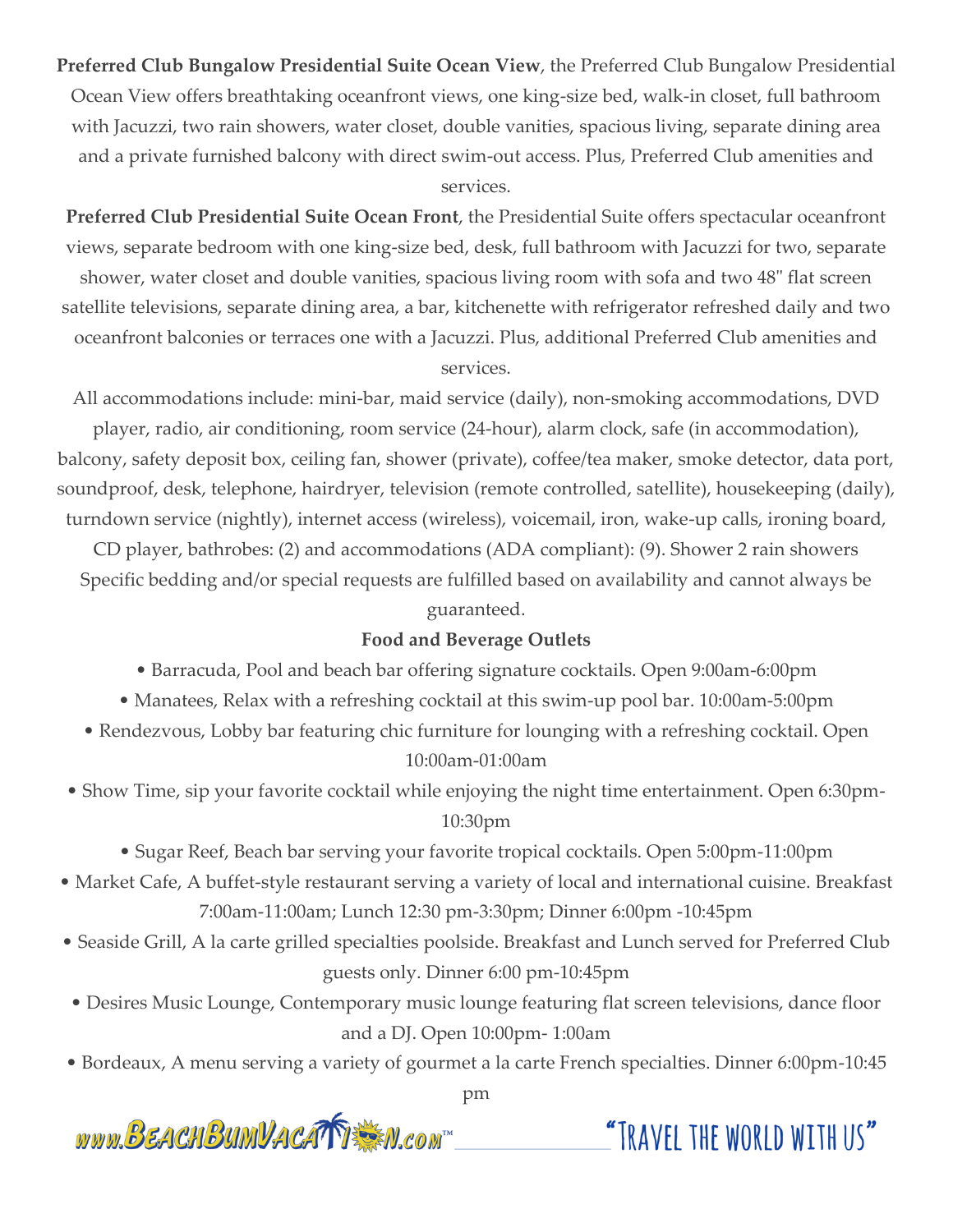• El Patio, Mexican cuisine, served a la carte. Dinner 6:00pm- 10:45pm

- Himitsu, Specializing in a fusion of Pan-Asian a la carte specialties. Dinner 6:00pm-10:45pm
- Oceana, Fresh seafood delights presented in a quiet and romantic seaside setting. Dinner 6:00pm-

#### 10:45pm

- Portofino, Delectable Italian cuisine, served a la carte. Dinner 6:00pm-10:45pm
- Preferred Club Restaurant, Preferred Club guests enjoy gourmet a la carte International cuisine in

an elegant atmosphere. Dinner 6:00pm-10:45pm

e visiting from 6:00pm to 1:00 am, including bars and theater.

Local Attractions

- Isla Catalina: 57 miles(92 kms)
- Santo Domingo City: 127 miles(205 kms)
	- Isla Saona: 58 miles(94 kms)
		- Higuey: 35 miles(56 kms)
	- Altos de Chavon: 56 miles(90 kms)
		- La Romana: 54 miles(87 kms)

\*All Resort packages and inclusions are subject to change any time

# *Please contact our Wedding Travel Concierge with any questions you may have.*  $\circledcirc$

Nikki Bond Certified Travel Concierge *"Travel the WORLD with Us"*

### **Beach Bum Vacation TM**

**Email:** [nikki@beachbumvacation.com](mailto:nikki@beachbumvacation.com)

**Phone:** 877-943-8282 x31

#### [www.BeachBumVacation.com](http://www.beachbumvacation.com/)

*Email is the fastest way to reach Nikki, just send her a quick email stating the dates you are interested traveling and if you would like her help with airfare advise your airport of choice and she will be back in touch soon with pricing.* ☺ *Due to TSA regulations their company policy is to have all reservations submitted in writing rather than over the phone. This helps avoid spelling mistakes that can be costly on airfare ticket changes.*

*This secure link is available 24 hours a day for you to submit your info:*

\*RESERVATION link:<https://www.beachbumvacation.com/reservation/>

www.BEACHBUMVACATTEN.com